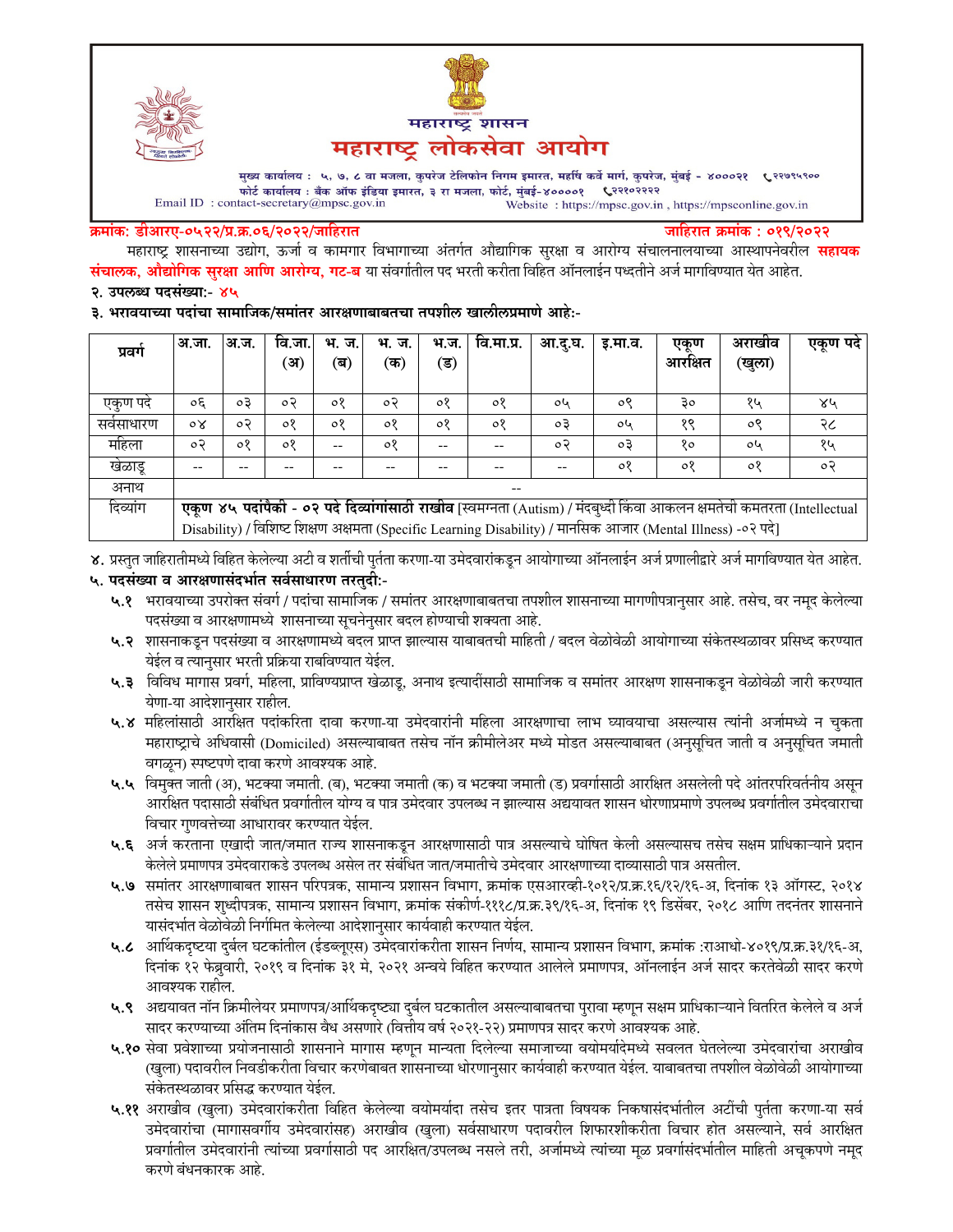- ५.१२ कोणत्याही प्रकारच्या आरक्षणाचा लाभ हा केवळ महाराष्ट्राचे सर्वसाधारण रहिवासी असणाऱ्या उमेदवारांना अनुज्ञेय आहे. सर्वसाधारण रहिवासी या संज्ञेला भारतीय लोकप्रतिनिधत्व कायदा १९५० च्या कलम २० अनुसार जो अर्थ आहे तोच अर्थ असेल.
- ५.१३ कोणत्याही प्रकारच्या आरक्षणाचा (सामाजिक अथवा समांतर) अथवा सोयी सवलतींचा दावा करणा-या उमेदवाराकडे संबंधित कायदा / नियम / आदेशानुसार विहित नमुन्यातील प्रस्तुत जाहिरातीस अनुसरुन अर्ज स्वीकारण्यासाठी विहित केलेल्या दिनांकापूर्वीचे वैध प्रमाणपत्र उपलब्ध असणे अनिवार्य आहे.
- ५.१४ सामाजिक व समांतर आरक्षणासंदर्भात विविध न्यायालयामध्ये दाखल न्यायप्रविष्ट प्रकरणी अंतिम निर्णयाच्या अधीन राहून पदभरतीची कार्यवाही करण्यात येईल.

# ५.१५ खेळाडू आरक्षण :-

- ५.१५.१ शासन निर्णय, शालेय शिक्षण व क्रीडा विभाग, क्रमांक: राक्रीधो-२००२/प्र.क्र.६८/क्रीयुसे-२, दिनांक १ जुलै, २०१६, तसेच शासन शुध्दीपत्रक, शालेय शिक्षण व क्रीडा विभाग, क्रमांक:राक्रीधो-२००२/प्र.क.६८/क्रीयुसे-२, दिनांक १८ ऑगस्ट, २०१६, शुध्दीपत्रक क्रमांक:राक्रीधो-२००२/प्र.क्र.६८/क्रीयुसे-२, दिनांक ११ मार्च, २०१९ व शासन शुद्धिपत्रक, शालेय शिक्षण व क्रीडा विभाग, क्रमांक : राक्रीधो-२००२/प्र.क्र.६८/क्रीयुसे-२, दिनांक २४ ऑक्टोबर, २०१९ आणि तदनंतर शासनाने यासंदर्भात वेळोवेळी निर्गमित केलेल्या आदेशानुसार प्राविण्य प्राप्त खेळाडू आरक्षणासंदर्भात तसेच वयोमर्यादेतील सवलतीसंदर्भात कार्यवाही करण्यात येईल.
- ५.१५.२ प्राविण्य प्राप्त खेळाडू व्यक्तींसाठी असलेल्या आरक्षणाचा दावा करणा-या उमेदवारांच्या बाबतीत क्रीडा विषयक विहित अर्हता धारण करीत असल्याबाबत सक्षम प्राधिका-याने प्रमाणित केलेले पात्र खेळाचे प्राविण्य प्रमाणपत्र पूर्व परीक्षेस अर्ज सादर करण्याच्या अंतिम दिनांकाचे किंवा तत्पूर्वीचे असणे बंधनकारक आहे.
- ५.१५.३ खेळाचे प्राविण्य प्रमाणपत्र योग्य दर्जाचे असल्याबाबत तसेच तो खेळाडू उमेदवार खेळाडूसाठी आरक्षित पदावरील निवडीकरीता पात्र ठरतो, याविषयीच्या पडताळणीकरीता त्यांचे प्राविण्य प्रमाणपत्र संबंधित विभागीय उपसंचालक कार्यालयाकडे पूर्व परीक्षेस अर्ज सादर करण्याच्या दिनांकापूर्वीच सादर केलेले असणे बंधनकारक आहे. अन्यथा प्राविण्य प्राप्त खेळाडूसाठी आरक्षणाकरीता पात्र समजण्यात येणार नाही.
- ५.१५.४ कागदपत्रे पडताळणी/मुलाखतीच्यावेळी खेळाडू उमेदवारांनी विहित अर्हता धारण करीत असल्याबाबत सक्षम प्राधिका-याने प्रमाणित केलेले प्राविण्य प्रमाणपत्र तसेच त्यांचे प्राविण्य प्रमाणपत्र योग्य असल्याबाबत तसेच खेळाडू कोणत्या संवर्गातील खेळाडूसाठी आरक्षित पदावरील निवडीकरीता पात्र ठरतो, याविषयीचा सक्षम प्राधिका-याने प्रदान केलेले प्राविण्य प्रमाणपत्र पडताळणीबाबतचा अहवाल सादर केला तरच उमेदवारांचा संबंधित संवर्गातील खेळाडूसाठी आरक्षित पदावर शिफारशी/नियुक्तीकरीता विचार करण्यात येईल.
- ५.१५.५ एकापेक्षा जास्त खेळांची प्राविण्य प्रमाणपत्रे असणा-या खेळाडू उमेदवाराने एकाच वेळेस सर्व खेळांची प्राविण्य प्रमाणपत्रे प्रमाणित करण्याकरीता संबंधित उपसंचालक कार्यालयाकडे सादर करणे बंधनकारक आहे.

### ५.१६ दिव्यांग आरक्षण:-

- ५.**१६.१** दिव्यांग व्यक्ती हक्क अधिनियम २०१६ च्या आधारे शासन निर्णय सामान्य प्रशासन विभाग, क्रमांक दिव्यांग २०१८/प्र.क्र.११४/१६ अ, दिनांक २९ मे, २०१९ तसेच यासंदर्भात शासनाकडून वेळोवेळी जारी करण्यात आलेल्या आदेशानुसार दिव्यांग व्यक्तींच्या आरक्षणासंदर्भात कार्यवाही करण्यात येईल.
- ५.**१६.२** शासन निर्णय, उद्योग, ऊर्जा व कामगार विभाग, क्रमांक: संकीर्ण-०८१९/प्र.क्र.१५१/कामगार-१, दिनांक ६ जुलै, २०२१ अन्वये खालील दिव्यांग प्रवर्गातील व्यक्ती / उमेदवार सदर पदाकरीता अर्ज करण्यास पात्र आहेत:-
	- (1) Special Learning Disability, Mental Illness, Autism Spectrum Disorder (M-Mild)
- ५.१६.३ दिव्यांग व्यक्तींसाठी असलेली पदे भरावयाच्या एकूण पदसंख्येपैकी असतील.
- ५.**१६.४** दिव्यांग व्यक्तींची संबंधित संवर्ग/पदाकरीता पात्रता शासनाकडून वेळोवेळी निर्गमित केलेल्या आदेशानुसार राहील.
- ५.**१६.५** दिव्यांग व्यक्तींसाठी आरक्षित पदांवर शिफारस करताना उमेदवार कोणत्या सामाजिक प्रवर्गातील आहे, याचा विचार न करता दिव्यांग गुणवत्ता क्रमांकानुसार त्यांची शिफारस करण्यात येईल.
- ५.१६.६ संबंधित दिव्यांगत्वाच्या प्रकारचे किमान ४०% दिव्यांगत्वाचे प्रमाणपत्र धारक उमेदवार / व्यक्ती आरक्षण तसेच नियमानुसार अनुज्ञेय सोयी / सवलतीसाठी पात्र असतील.
- ५.१६.७ लक्षणीय दिव्यांगत्व असलेले उमेदवार / व्यक्ती खालील सवलतींच्या दाव्यास पात्र असतील:-

(१) दिव्यांगत्वाचे प्रमाण किमान ४०% अथवा त्यापेक्षा जास्त असल्यास तसेच पद लक्षणीय दिव्यांग व्यक्तींसाठी आरक्षित असल्यास नियमानुसार अनुज्ञेय आरक्षण व इतर सोयी सवलती.

(२) दिव्यांगत्याचे प्रमाण किमान ४०% अथवा त्यापेक्षा जास्त असल्यास तसेच पद संबंधित दिव्यांग प्रकारासाठी सुनिश्चित केले असल्यास नियमानुसार अनुज्ञेय सायी सवलती

- ५.१६.८ लक्षणीय दिव्यांग व्यक्तींसाठी असलेल्या वयोमर्यादेचा अथवा इतर कोणत्याही प्रकारचा फायदा घेऊ इच्छिणा-या उमेदवारांनी शासन निर्णय, सार्वजनिक आरोग्य विभाग, क्रमांक अप्रकि-२०१८/प्र.क्र.४६/आरोग्य-६, दिनांक १४ सप्टेंबर, २०१८ मधील आदेशानुसार केंद्र शासनाच्या www.swavlambancard.gov.in अथवा SADM या संगणकीय प्रणालीदवारे वितरित करण्यात आलेले नवीन नमुन्यातील दिव्यांगत्वाचे प्रमाणपत्र सादर करणे अनिवार्य आहे.
- ५.१६.९ लक्षणीय दिव्यांगत्व असणा-या उमेदवारांना अर्जामध्ये नमूद केलेला दिव्यांगत्वाचा प्रकार / उप प्रकार बदलणे अनुज्ञेय नाही.

### ५.१७ अनाथ आरक्षण :-

- ५.१७.१ अनाथ व्यक्तींचे आरक्षण शासन निर्णय, महिला व बालविकास विभाग, क्रमांक: अनाथ-२०१८/प्र.क्र.१८२/का-०३, दिनांक २३ ऑगस्ट, २०२१ तसेच यासंदर्भात शासनाकडून वेळोवेळी जारी करण्यात येणा-या आदेशानुसार राहील.
- ५.१७.२ अनाथांसाठी आरक्षित पदावर गुणवत्तेनुसार निवड झालेल्या उमेदवारांचा समावेश उमेदवार ज्या सामाजिक प्रवर्गाचा आहे; त्या प्रवर्गातून करण्यात येईल.
- ५.१७.३ प्रस्तुत पदासाठी अर्जाद्वारे अनाथ आरक्षणाचा दावा केलेल्या उमेदवारांनी दिनांक २३ ऑगस्ट, २०२१ रोजीच्या शासन निर्णयाद्वारे विहित करण्यात आलेल्या कार्यपद्धतीनुसार सुधारित नमुन्यातील अनाथ प्रमाणपत्र व महाराष्ट्र राज्याचे अधिवास प्रमाणपत्र आयोगाकडून निश्चित करण्यात येणाऱ्या विहित कालावधीत सादर करणे आवश्यक राहील. अन्यथा अनाथ आरक्षणाचा दावा विचारात घेतला जाणार नाही.

### ६. वेतनश्रेणी :-

स्तर एस-१५ रुपये ४१,८००/- ते रुपये १,३२,३००/- अधिक नियमानुसार अनुज्ञेय भत्ते.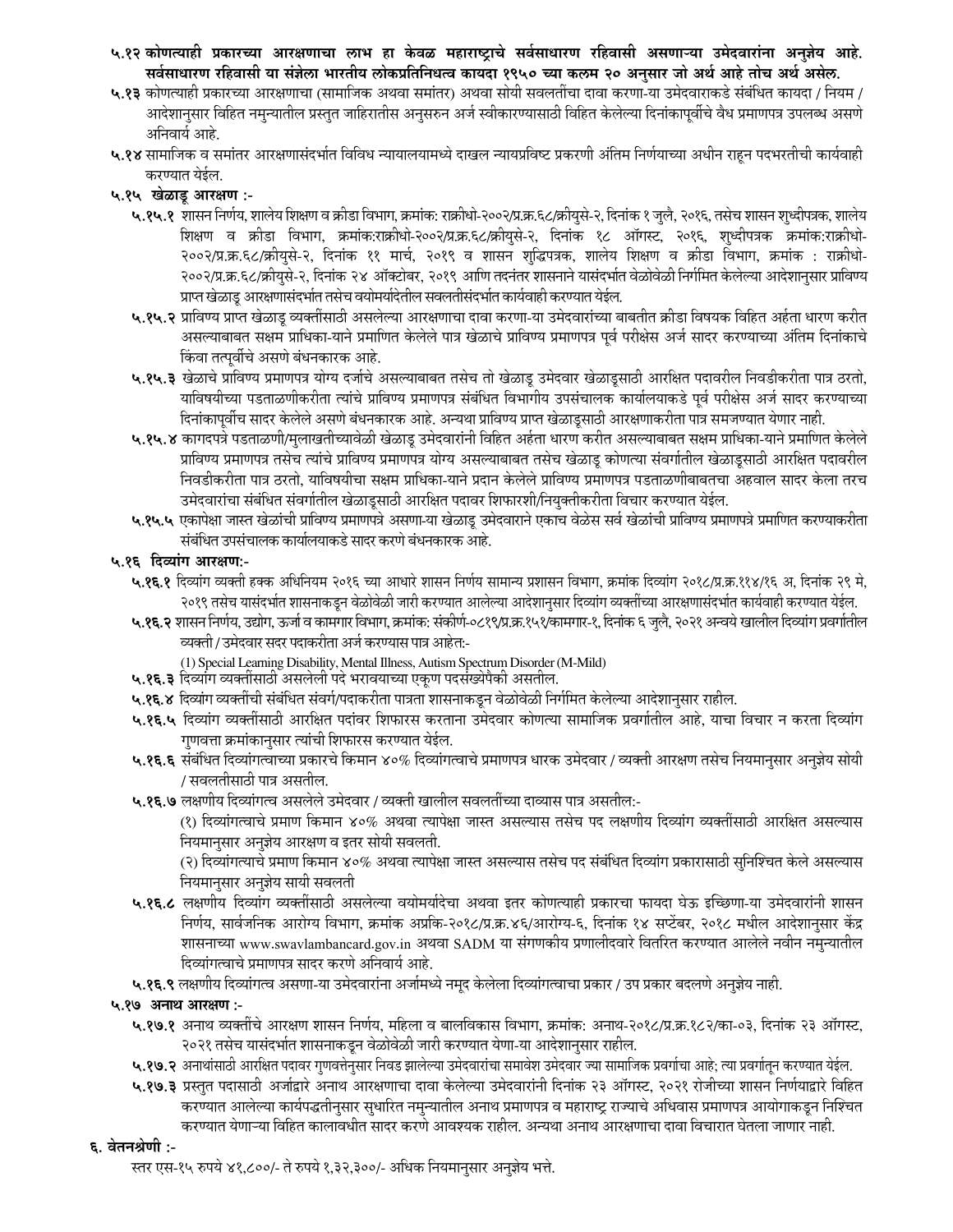**9. पात्रता:-**

### ७.१ भारतीय नागरिकत्व

### ७.२ वयोमयोदा :-

| वयामयोदा      | किमान      | कमाल वय              |          |        |                          |                                      |               |    |  |
|---------------|------------|----------------------|----------|--------|--------------------------|--------------------------------------|---------------|----|--|
| गणण्याचा      | अमागास /   | अराखीव<br>मागासवगीय/ |          |        | प्राविण्य प्राप्त खेळाडू | माजी सैनिक, आणिबाणी व                | दिव्यांग      |    |  |
| दिनांक        | मागासवगीय/ |                      | आ.दू.घ./ |        |                          | अल्पसेवा राजदिष्ट अधिकारी            | उमेदवार       |    |  |
|               | आ. दु. घ.  |                      | अनाथ     | अराखीव | मागासवगोय/               | अराखीव                               | मागासवगीय/    |    |  |
|               |            |                      |          | (खुला) | आ.द.घ./ अनाथ             | (खुला)                               | आ.द्.घ./ अनाथ |    |  |
| ेजून,<br>२०२२ | १८         | ३८                   | ४३       | ४३     | ४३                       | सैनिकी सेवेचा कालावधी अधिक<br>३ वर्ष |               | ४५ |  |

**७.२.१** महाराष्ट्र शासनाच्या सेवेतील कर्मचा-यांना उच्च वयोमर्यादा ५ वर्षापर्यन्त शिथीलक्षम राहील.

**७.२.२** महाराष्ट्र शासनाच्या सेवेतील कर्मचारी, मागासवर्गीय उमेदवार, दिव्यांग आणि खेळाडू यांना असलेली वयोमर्यादेतील शिथिलतेची सवलत यापैकी कोणतेही अधिकत्तम असलेली एकच सवलत देय राहील.

७.२.३ शासन निर्णय, सामान्य प्रशासन विभाग, क्रमाक एसआरव्ही-२०२१/प्र.क्र.६१/कार्या-१२, दिनाक १७ डिसेंबर, २०२१ अनुसार दिनाक १ मार्च, २०२० ते दिनाक १७ डिसेंबर, २०२१ या कालावधीत वयाधिक ठरणारे उमेदवार अर्ज करण्यास पात्र असतील.

### **८. शैक्षणिक अहेता आणि अनुभव:-**

- **8.1 5@%& :ह9:-** Possess a degree of Mechanical or Electrical or Electronics or Instrumentation or Chemical Engineering or Chemical Technology of a Statutory University at least in second class or any other equivalent degree recognized by the All India Council for Technical Educaiton (AICTE) or the University Grants Commission (UGC);
- **8.2 :K\$23:- ()** Possess not less than two years practical experience in any factory in repair and maintenance of machinery, production; and have an experience of the supervisory or managerial cadre in Safety and Health Department after acquiring the qualification mentioned in  $\mathcal{L}$ . above.

# **(दोन)** Have adequate knowledge of Marathi language:

## **८.३ शैक्षणिक अर्हता व अनुभवाचा कालावधी गणना करण्याचा दिनांक:-**

प्रस्तुत जाहिरातीस अनुसरुन अर्ज सादर करण्यासाठी विहित केलेल्या अंतिम दिनांकास संबंधित शैक्षणिक अर्हता व अनुभव धारण करणे आवश्यक आहे.

### **6.8 अनुभवाच्या दाव्यांबाबत:-**

शासन पत्र, उद्योग, ऊर्जा व कामगार विभाग, क्रमांक औसुवआ-०८२१/प्र.क्र.१२६/कामगार-१, दिनांक २१ जानेवारी, २०२२ अन्वये ८.१ व ८.२ येथील तरतुर्दीनुसार दोन प्रकारचे अनुभव अपेक्षित नसून, कोणत्याही कारखान्यातील यंत्रावली दुरुस्ती व परिरक्षण, उत्पादन आणि सुरक्षा व आरोग्य विभागातील पर्यवेक्षी व व्यवस्थापकीय संवर्गाचा एकत्रितपणे दोन वर्षांपेक्षा कमी नसेल इतका अनुभव अभिप्रात आहे. सदर अनुभव वेगवेगळा गृहित धरणे अपेक्षित नाही. त्यामुळे आयोगाच्या ऑनलाईन अर्ज प्रणालीद्वारे विविध स्वरुपाचे दावे करताना अखवा दावे अद्ययावत करताना प्रस्तुत जाहिरातीस अनुसरुन अनुभवाच्या दाव्यांनुसार पात्र होण्यासाठी उमेदवाराने Nature of Job - Practical experience in any factory in repair and maintenance of machinery, production and experience of supervisory or managerial cadre in Safety and Health Department असे नमूद करणे अनिवार्य आहे. त्याशिवाय, ऑनलाईन अर्ज प्रणालीद्वारे अर्ज स्वीकृत होऊ शकणार नाही.

**९. कर्तव्ये व जबाबदा-या:-** प्रस्तुत पदाच्या कर्तव्ये व जबाबदा-या याबाबतचा तपशील आयोगाच्या <u>https://mpsc.gov.in</u> या संकेतस्थळावर उपलब्ध आहे.

### १०. निवडप्रकिया:-

- **१०.१** प्रस्तुत जाहिरातीमध्ये नमूद केलेली शैक्षणिक अर्हता, अनुभव इत्यादी अर्हता किमान असून, किमान अर्हता धारण केली म्हणून उमेदवार मुलाखतीस बोलाविण्याकरिता पात्र असणार नाही.
- **१०.२** जाहिरातीस अनुसरून प्राप्त अर्जाची संख्या आयोगाच्या कार्यनियमावलीतील तरतुदीनुसार वाजवी प्रमाणापेक्षा जास्त असेल आणि अर्ज सादर केलेल्या सर्व पात्र उमेदवारांच्या मुलाखती घेणे सोयीस्कर नसल्यास मुलाखतीसाठी उमेदवारांची संख्या मर्यादित करण्याच्या दृष्टीने जाहिरातीमध्ये नमूद शैक्षणिक अर्हता आणि/अथवा अनुभव यापेक्षा अधिक शैक्षणिक अर्हता/अनुभव किंवा अन्य योग्य निकष यांच्या आधारे अथवा चाळणी परीक्षेद्वारे मुलाखतीस पात्र उमेदवारांची संख्या मर्यादित करण्यात येईल.
- **१०.३** चाळणी परीक्षा घेण्याचे निश्चित झाल्यास, अर्हता आणि / अथवा अनुभव शिथिल केला जाणार नाही.
- **१०.४** चाळणी परिक्षेचा अभ्यासक्रम, परीक्षेचे माध्यम व इतर बाबी (लागू असल्यास) आयोगाच्या संकेतस्थळावर प्रसिध्द करण्यात येतील.
- **१०.५** चाळणी परीक्षा घेतल्यास चाळणी परीक्षेचे गुण व मुलाखतीचे गुण एकत्रितरित्या विचारात घेऊन तर चाळणी परीक्षा न झाल्यास केवळ मुलाखतीच्या गुणांच्या आधारे उमेदवाराची शिफारस करण्यात येईल.
- **१०.६** मुलाखतीमध्ये किमान ४१% व त्यापेक्षा जास्त गुण मिळविणाऱ्या उमेदवारांचाच शिफारशीसाठी विचार केला जाईल.
- **१०.७** सेवा भरतीची संपूर्ण निवड प्रक्रिया सहायक संचालक, गट-ब औद्योगिक सुरक्षा व आरोग्य संचालनालय (सेवाप्रवेश नियम) २००९ अथवा तद्नंतर शासनाकडून २०२१ मध्ये करण्यात आलेल्या सुधारणा तसेच आयोगाकडून वेळोवेळी सुधारण्यात येणा-या कार्यनियमावलीतील तरतुदीनुसार राबविण्यात येईल.

# <u>११. अर्ज करण्याची पध्दत :-</u>

### ११.१ अर्ज सादर करण्याचे **टप्पे** :-

- **११.१.१** आयोगाच्या ऑनलाईन अर्ज प्रणालीवर यापुर्वी विहित पध्दतीने नोंदणी केली नसल्यास नोंदणी करुन खाते (Profile) तयार करणे.
- <mark>११.१.२</mark> खाते तयार केलेले असल्यास व ते अदययावत करण्याची आवश्यकता असल्यास अद्ययावत करणे.
- **११.१.३** विहित कालावधीत तसेच विहित पध्दतीने आवश्यक कागदपत्रे अपलोड करून अर्ज सादर करणे.
- **११.१.४** परीक्षा शुल्काचा भरणा विहित पध्दतीने करणे.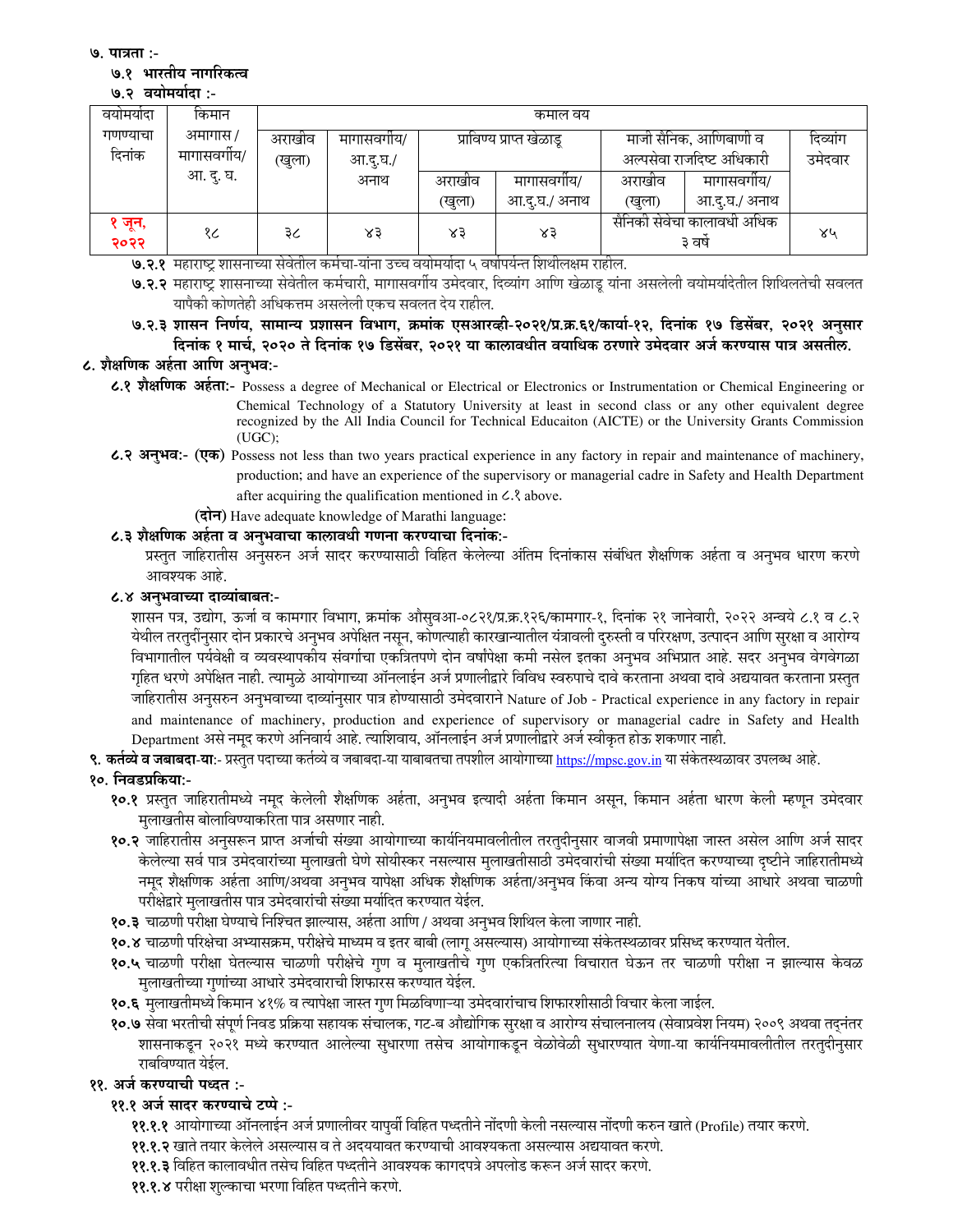### ११.२ विहित प्रमाणपत्र/कागदपत्रे अपलोड करणे.

**११.२.१** प्रोफाईलद्वारे केलेल्या विविध दाव्यांच्या अनुषंगाने उमेदवाराची पात्रता अजमावल्यानंतर (Check eligibility) उमेदवार जाहिरातीनुसार पात्र ठरत असल्यास अर्ज सादर करताना खालील कागदपत्रे/प्रमाणपत्रे (लागू असलेली) अपलोड करावी लागतील:-

| अ. क्र.      | प्रमाणपत्र/कागदपत्र                                                                               | फाईल       | किमान फाईल | कमाल फाईल |
|--------------|---------------------------------------------------------------------------------------------------|------------|------------|-----------|
|              |                                                                                                   | फॉर्मेट    | साईज (KB)  | साईज (KB) |
| १            | अर्जातील नावाचा पुरावा (एस.एस.सी. अथवा तत्सम शैक्षणिक अर्हता)                                     | <b>PDF</b> | 40         | 400       |
| २            | वयाचा पुरावा                                                                                      | <b>PDF</b> | 40         | 400       |
| ३            | शैक्षणिक अर्हता इत्यादीचा पुरावा                                                                  | <b>PDF</b> | 40         | 400       |
| $\mathsf{x}$ | सामाजिकदृष्टया मागासवर्गीय असल्याबाबतचा पुरावा                                                    | PDF        | 40         | 400       |
| ५            | आर्थिकदृष्टया दुर्बल घटकातील असल्याबाबतचा पुरावा                                                  | <b>PDF</b> | 40         | 400       |
| $\epsilon$   | अद्ययावत नॉन-क्रिमीलेयर प्रमाणपत्र                                                                | PDF        | 40         | 400       |
| ٯا           | पात्र दिव्यांग व्यक्ती असल्याचा पुरावा                                                            | PDF        | 40         | 400       |
| $\epsilon$   | पात्र माजी सैनिक असल्याचा पुरावा                                                                  | PDF        | 40         | 400       |
| ९            | अनाथ आरक्षणाकरीता पात्र असल्याचा पुरावा                                                           | <b>PDF</b> | 40         | 400       |
| १०           | खेळाडू आरक्षणाकरीता पात्र असल्याचा पुरावा                                                         | <b>PDF</b> | 40         | 400       |
| $\gamma$     | अराखीव माहिला, खेळाडू, दिव्यांग, माजी सैनिक आरक्षणाचा दावा असल्यास अधिवास<br>प्रमाणपत्र           | <b>PDF</b> | 40         | 400       |
| १२           | एस.एस.सी. नावात बदल झाल्याचा पुरावा                                                               | <b>PDF</b> | 40         | 400       |
| १३           | मराठी भाषेचे ज्ञान असल्याचा पुरावा                                                                | <b>PDF</b> | 40         | 400       |
| १४           | लहान कुटुंबाचे प्रतिज्ञापन                                                                        | PDF        | 40         | 400       |
| १५           | अनुभवाचा पुरावा                                                                                   | PDF        | 40         | 400       |
| १६           | राज्य शासकीय कर्मचारी यांच्याकरीता वयोमर्यादेतील सवलतीचा दावा असल्यास सादर<br>करावयाचे प्रमाणपत्र | <b>PDF</b> | 40         | 400       |

११.२.२ उपरोक्त प्रमाणपत्र/कागदपत्रे आयोगाच्या संकेतस्थळावरील 'उमेदवारांना सर्वसाधारण सूचना' प्रकरण क्रमांक चार मध्ये नमूद केल्याप्रमाणे असणे अनिवार्य आहे.

११.२.३ संबंधित जाहिरातीस अनुसरुन विहित निकष/पात्रता तसेच प्रोफाईलमधील दाव्यांच्या अनुषंगाने प्रमाणपत्रे/कागदपत्रे अपलोड करावी लागतील. प्रोफाईलमधील विविध दाव्यांच्या अनुषंगाने अपलोड करावयाची संबधित कागदपत्रे प्रणालीद्वारे अर्ज सादर करताना प्रदर्शित

११.२.४ पात्रतेसंदर्भातील विविध दाव्यांच्या अनुषंगाने प्रमाणपत्रे/कागदपत्रे अपलोड केल्याशिवाय अर्ज सादर करता येणार नाही.

### ११.३ सर्वसाधारण :-

- **(एक)** अर्ज आयोगाच्या ऑनलाईन अर्ज प्रणालीद्वारे फक्त ऑनलाईन पद्धतीने स्वीकारण्यात येतील.
- (दोन) अर्ज सादर करण्याकरीता संकेतस्थळ :- https://mpsconline.gov.in
- (<mark>तीन</mark>) ऑनलाईन पद्धतीने अर्ज सादर करण्याच्या सविस्तर सूचना आयोगाच्या <u>https://mpsconline.gov.in</u> तसेच <u>https://mpsc.gov.in</u> या संकेतस्थळावर उपलब्ध आहेत.
- (चार) आयोगास अर्ज सादर केल्यानंतर विहित मुदतीत परीक्षा शूल्क भरल्याशिवाय अर्ज विचारात घेतला जाणार नाही.

### ११.४ अर्ज सादर करण्याचा कालावधीः-

दिनांक २५ फेब्रुवारी, २०२२ रोजी १४.०० वाजल्यापासून दिनांक १७ मार्च, २०२२ रोजी २३.५९ वाजेपर्यंत.

- ११.५ शुल्क (रुपये) :-
	- (एक) अराखीव (खुला) रुपये ७१९/-
	- (दोन) मागासवर्गीय / आर्थिक दुर्बल घटक / अनाथ रुपये ४४९/-
	- (तीन) उपरोक्त परीक्षा शुल्काव्यतिरिक्त बँक चार्जेस तसेच त्यावरील देय कर अतिरिक्त असतील.
	- (चार) परीक्षा शुल्क ना-परतावा (Non-refundable) आहे.
- ११.६ परीक्षा शुल्काचा भरणा करण्याकरीता खाली नमूद केलेल्या पद्धतींचा अवलंब करावा:-
	- **(एक)** शुल्क भरण्याकरीता मुख पृष्ठावरील 'माझे खाते' या लिंक वर क्लिक करावे.
	- (दोन) 'माझे खाते' या लिंक वर क्लिक केल्यानंतर अर्ज केलेल्या पदांची यादी शुल्क भरल्याच्या / न भरल्याच्या नोंदीसह दिसेल. 'Unpaid' लिहिलेल्या जाहिरात / पद / परीक्षेसमोर ' Pay Now' अशी लिंक उपलब्ध असेल.
	- (**तीन**) 'Pay Now' या लिंक वर क्लिक केल्यानंतर दोन पर्याय उपलब्ध होतील:- (१) ऑनलाईन पेमेंट (२) चलनाद्वारे
	- (चार) क्रेडिट कार्ड, डेबिट कार्ड अथवा नेटबँकिंगच्या सहाय्याने ऑनलाईन परीक्षा शुल्क अदा करता येईल.
	- (**पाच**) ऑनलाईन पध्दतीने परीक्षा शुल्काचा भरणा केल्यानंतर उमेदवाराला त्याच्या प्रोफाईलमध्ये परीक्षा शुल्काचा भरणा झाला आहे किंवा कसे याची स्थिती (status) लगेचच अवगत होईल. ऑनलाईन पध्दतीने परीक्षा शुल्क भरले असल्याबाबत Logout करण्यापूर्वीच खात्री करणे अथवा परीक्षा शुल्काचा भरणा झाल्याबाबतची स्थिती उपलब्ध नसल्यास पुन्हा शुल्क भरण्याची अथवा चलन घेण्याबाबतची कार्यवाही प्रस्तुत परीक्षेच्या अर्ज सादर करण्याच्या अंतिम दिनांकापूर्वीच करणे आवश्यक आहे.
	- (सहा) ऑनलाईन पध्दतीने परीक्षा शुल्काचा भरणा करताना बँकेकडून व्यवहार (Transaction) पूर्ण झाला असल्याबाबत खात्री करण्याची जबाबदारी उमेदवाराची आहे. कोणत्याही कारणास्तव व्यवहार अयशस्वी ठरल्यास यासंदर्भातील तक्रारीची आयोगाकडून दखल घेतली जाणार नाही.